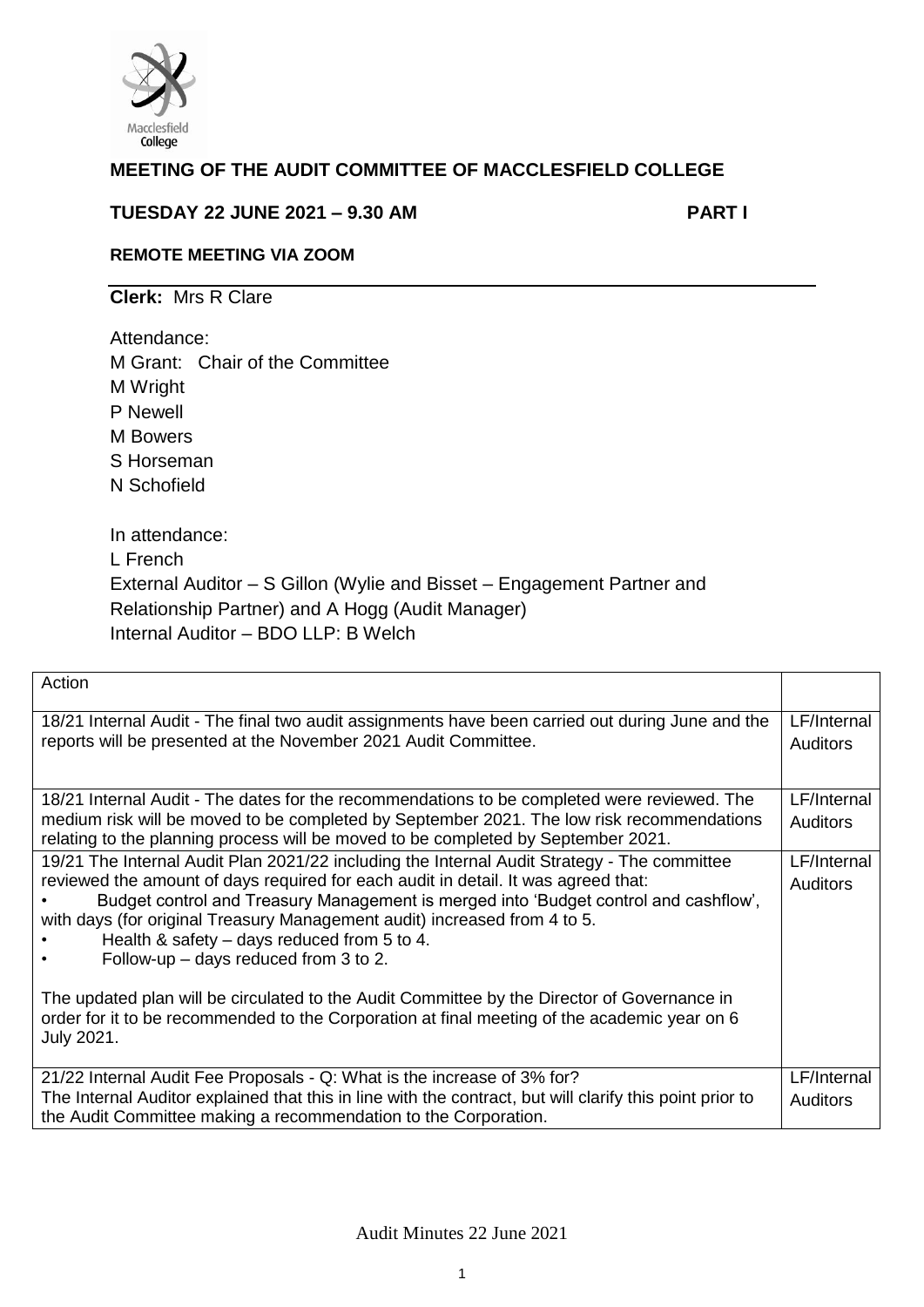| 22/21 Schedule of outstanding recommendations - All actions are noted as completed and            |    |
|---------------------------------------------------------------------------------------------------|----|
| awaiting audit. There are a number of recommendations not yet due. The dates for completion       |    |
| will be updated in line with the actions from item 8 on the agenda.                               |    |
| 26/21 Any Other Business                                                                          | LF |
| The Chair of the Audit Committee ascertained when the contract with the Internal Auditors will be |    |
| reviewed, in line with good practice. The Vice Principal explained that this will be towards the  |    |
| end of the first term in 2021/22.                                                                 |    |

## **MINUTES**

### **Item Title**

**The Chair ascertained if there were any matters that the auditors wish to pass to the committee from their perspective whilst there were no college staff in the room.** No matters were passed.

#### **11/21 Welcome and Apologies for Absence**

There were no apologies for absence. The Chair welcomed all Members to the meeting. Introductions were made as the new External Auditors were present at the meeting. The new External Auditors were welcomed to the meeting.

#### **12/21 Declaration of Members' Interests**

There was no declaration of Members' interest.

#### **13/21 Minutes and matters arising:**

The minutes of the meeting held on 9 March 2021 were approved as an accurate record.

The Chair reviewed the matters arising.

It was noted that the following actions relating to Risk Management would be discussed under item 13 on the agenda.

8/21 Risk Management

Action: LF to review Risk 6:1 Ref: 237 at the internal meeting and report any changes at the next meeting.

Action: LF to review Risk 2:1 Ref: 12 at the internal meeting and report any changes at the next meeting.

Action: LF to confirm score and mitigation factors for staff wellbeing at the next meeting.

Action: LF to discuss Risk: 4.2 Ref: 38 with the curriculum team and add assurances to the document for review at the next Audit Committee.

Action: LF to remove the reference to Subcontracting.

The following action was noted as completed.

9/21 The External Audit Tender report

Action: The Audit Committee reviewed the contents of the External Audit Tender report and all Members approved the recommendation to the Corporation to engage Wylie and Bisset as External Auditors of Macclesfield College for an initial period of 3 years commencing 2020-21.

The Audit Committee agreed the recommendation to the Corporation for the contract with Wylie and Bisset to commence on 1 May 2021.

### **14/21 Fraud, GDPR and RIDDOR reportable incidents**

There were no matters raised in relation to Fraud, GDPR or reportable incidents.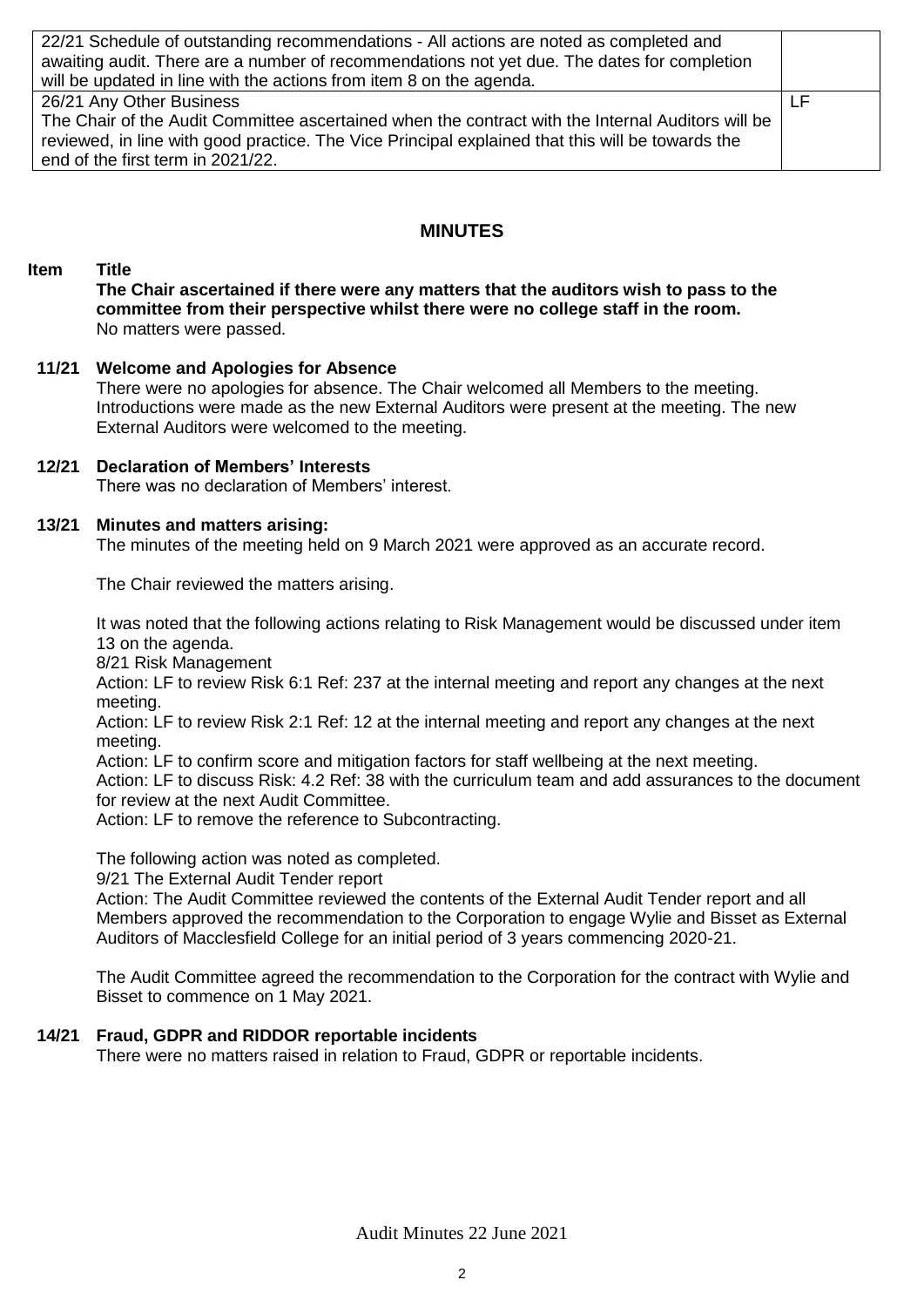#### **15/21 Financial Statements/Regularity Audits**

To provide Governors with an oversight of the external auditor's plan for the financial statements audit and the regularity audit.

The Vice Principal explained that the initial visit with the External Auditors was arranged for 12 and 13 August, but this had now been brought forward. The main fieldwork for the audit will commence on 11 October 2021 and the findings will be reported to the Audit Committee at the November meeting.

External Auditor – S Gillon (Wylie and Bisset – Engagement Partner and Relationship Partner) and A Hogg (Audit Manager) presented the External Auditor's Plan titled 'Macclesfield College Audit Planning Memorandum' which Members reviewed.

Wylie and Bisset explained the introduction section which provided an overview of the preliminary audit planning procedures. In relation to the financial statements of the college for the year ended 31 July 2021 this included audit approach, audit objectives, timetable, contacts; key audit risks and the planned approach to these, together with details on fees and independence.

Wylie and Bisset confirmed that on page 5 of the report, section 3.1 Audit approach, shared the changes to the Audit Code of Practice, section 73 in relation to the Funding Assurance for external audit purposes. The ESFA will notify the Corporation and auditors of the value of their main funding grants, the responsibility for the accuracy of the claims resides with the corporation and the statement provided does not constitute assurance over funds. Previously audit assurance was taken from the ESFA statement, the approach will be adapted in this area to ensure substantive testing during August and September. Wylie and Bisset confirmed that they were Members of the ESFA Auditors Forum and the matter had been discussed but further guidance on this is expected during the summer. It was therefore difficult to determine the cost of the extra work required and the new guidance was not known at the time of the tender and therefore was not included in the costs. The additional cost is expected to be small as it was broadly in scope and in line with substantive testing expected.

Wylie and Bisset requested that Members review section 3, where a number of generic high risks within the FE Sector were highlighted.

Wylie and Bisset informed Members that in section 6, their independence to Macclesfield College was confirmed.

Wylie and Bisset confirmed their approach in carrying out the audit and explained that it was broadly in line with other sectors and that they were duty bound to ensure high standards are met.

#### **Q: There is a new Audit Code of Practice for 2020-21, please can you confirm best practice in relation to point 12, that external auditors will present their findings annually to the board of governors?**

Wylie and Bisset confirmed that they had attended a joint meeting with the ESFA and they had confirmed that it would be sufficient for the Chair of the Corporation only to be invited to attend the Audit Committee. The Director of Governance explained that she had reviewed comments on the Clerk's Network and a number of colleges were inviting the whole of the Corporation to the meeting. The point will be discussed at the Corporation meeting and a decision made.

### **16/21 External Auditor's Fees**

The external auditor's fees were received in advance of the meeting. Macclesfield College engaged with Wylie and Bissett as external auditors for the college with effect from 2020-21 financial statements audit. The cost to the College will be £16,595 plus VAT for the year end audit, including audit of the Teachers' Pension Scheme. The additional work required for the additional point in the Audit Code of Practice will be at an additional cost. At this time, the cost is not known as the guidance has not been published. The increase will be shared once the guidance has been reviewed and the extra work required is known. The Audit Committee agreed that the proposal for the fees for the external audit will be recommended for approval at the Corporation meeting on 6 July 2021.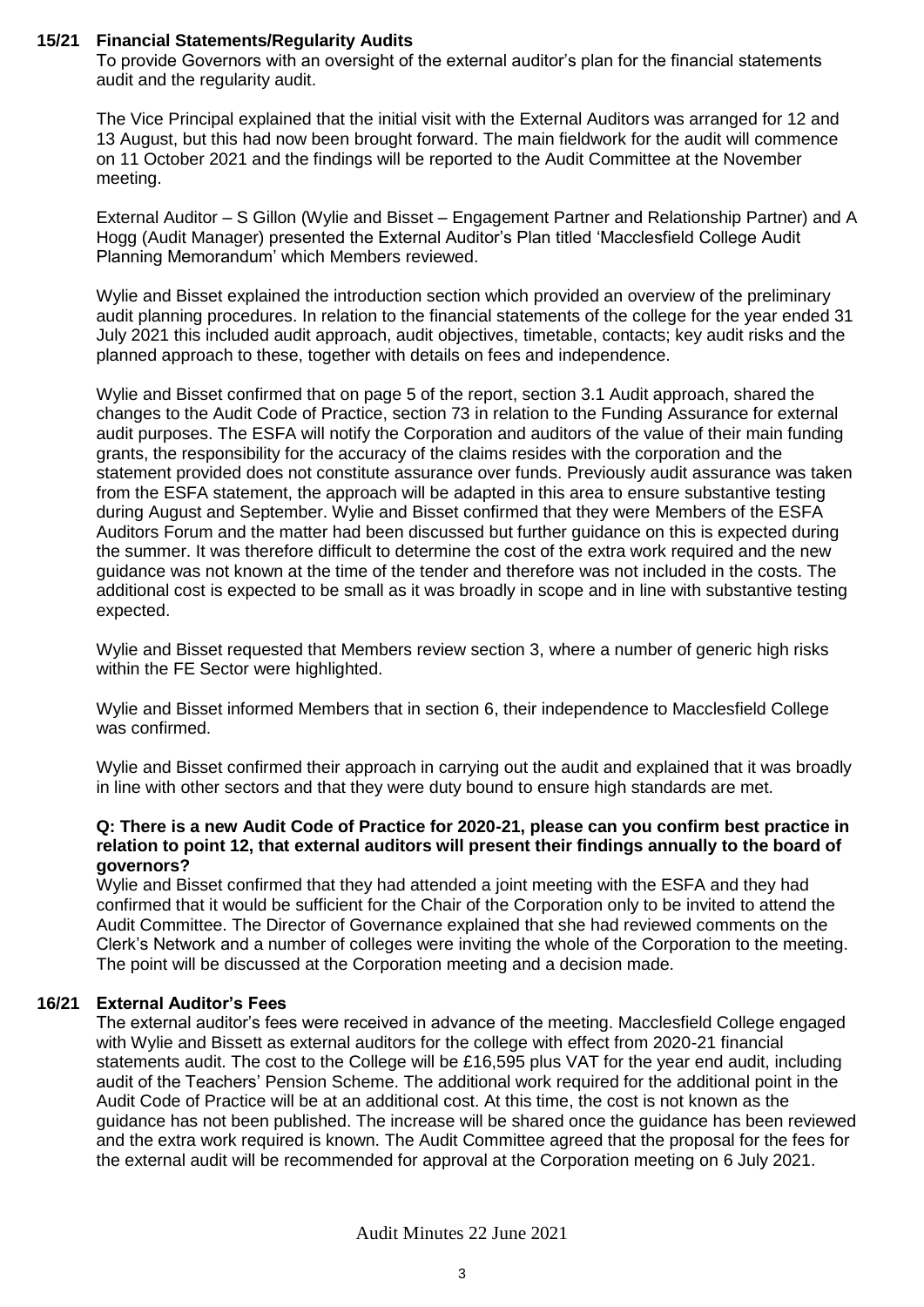#### **17/21 Internal Auditor's Annual Report 2020-21**

BW presented the Internal Auditor's Annual Report 2020-21. The committee reviewed the report and noted that there are two Internal Audits outstanding.

- MIS: Apprenticeships debrief week commencing 7 June 2021 • Follow Up debrief week commencing 14 June 2021
- 

### **Q: When will these reports be reviewed?**

LF confirmed that the reports will be reviewed at the November Audit Committee.

#### **18/21 Internal Audit**

Members received the internal audit reports prepared by BDO.

BDO have carried out three assignments to date and have provided the following levels of assurance and number of recommendations for each assignment:

| <b>Audit Assignment</b>    | <b>Design</b> | <b>Operational</b><br><b>Effectivenes</b><br>s | <b>Number of</b><br>recommendatio<br>ns |
|----------------------------|---------------|------------------------------------------------|-----------------------------------------|
| <b>Cyber Security</b>      | Moderate      | Moderate                                       |                                         |
| <b>Accounts Payable</b>    | Substantial   | Substantial                                    |                                         |
| <b>Curriculum Planning</b> | Substantial   | Moderate                                       |                                         |
|                            |               |                                                |                                         |

#### **The final two audit assignments have been carried out during June and the reports will be presented at the November 2021 Audit Committee.**

In relation to the Cyber Security Internal Audit there was 3 medium recommendations and 4 low recommendations. There were some common themes relating to roles and responsibilities, roles of GDPR, revising new policies and training and awareness focus. There was a lot of good practice seen. The College IT team successfully completed the 'hack in the box' tests, which is a training exercise to locate a rogue device hidden on the network. The College has a good understanding of cyber threats and threat factors that it is exposed to and designed ICT infrastructure controls. The Vice Principal explained that the College had achieved Cyber Essentials set out by the ESFA to be achieved by 2020/2021 funding year. The College is beginning to align to IS027001 but this is to be achieved in future years. The Head of IT had found this audit useful as it had been a detailed review and found areas for future review to meet the IS027001.

### **Q: Where is the College compared to the sector?**

The Internal Auditor confirmed that the College is at a similar point to other FE Colleges.

The Chair pointed out that there had been an observation detailed on page 16 in relation to Risk Management. There were no changes to the Risk Management Policy and Procedures under item 14. The Vice Principal confirmed that there will be changes in the future but not at the present time. The Internal Auditor confirmed that he had no concerns in relation to where Macclesfield College is and the report provided assurance.

In relation to the Accounts Payable Audit there were two low recommendations. One recommendation was in relation to when new members of staff join the organisation the Financial Procedures training is evidenced and updated on the staff intranet. The second recommendation was in relation to the Financial Procedures being updated to reflect the requirement, when requested to update supplier details, to contact the supplier using the existing supplier details held. The Internal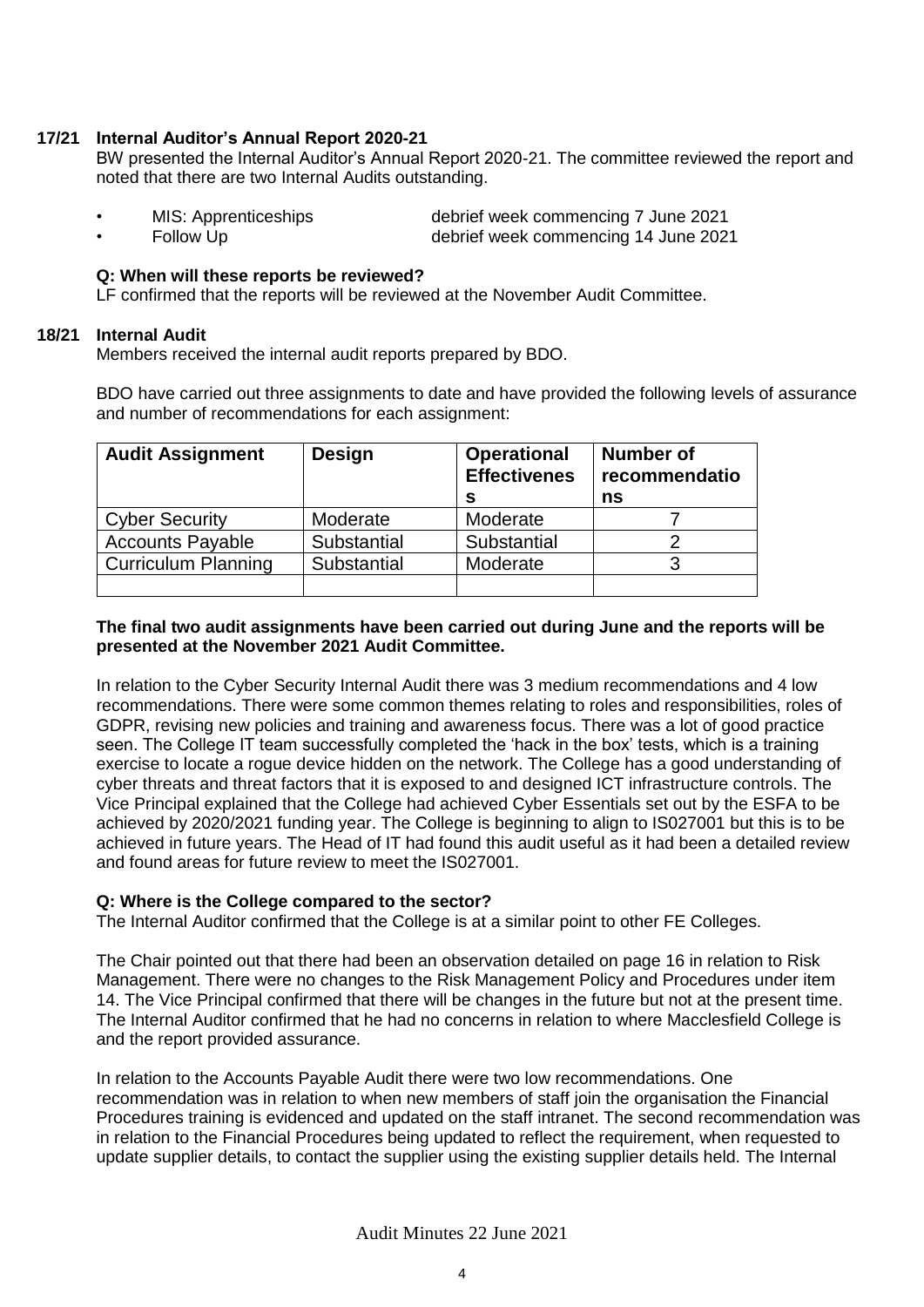Auditor confirmed that effective financial procedures were in place throughout the pandemic. The Vice Principal confirmed that the finance team attended college throughout the pandemic. The Chair of the Committee thanked the finance team for their hard work and an excellent audit.

In relation to the Curriculum Planning Audit there was 1 medium recommendation and two low risk recommendations. The medium recommendation related to the development of a process for documenting the challenge raised during the review process and retain documentation for an agreed period. It was recommended that Management agreed key stages in the curriculum planning process and formally document meeting minutes to support discussions held prior to the final approval of the curriculum plan. The low recommendations related to document guiding principles for developing the curriculum plan to ensure that there are clear criteria outlined around expectations for Assistant Principals involved in the process. In addition to any changes or amendments to existing criteria being communicated in writing by the Vice Principal of Curriculum. **The dates for the recommendations to be completed were reviewed. The medium risk will be moved to be completed by September 2021. The low risk recommendations relating to the planning process will be moved to be completed by September 2021.** 

#### **19/21 Audit needs assessment – the Internal Audit Plan 2021/22 including the Internal Audit Strategy**

The Internal Audit Plan for 2021/22 was presented. The proposed audit plan for 2021/22 includes:

- Governance (5 days)
- Safeguarding including Remote Learning (5 days)
- Health and Safety (5 days)
- Treasury Management and Cashflow (4 days)
- $\bullet$  MIS AEB (5 days)
- Follow up (3 days)

The proposed plan totalled 34 days. The Vice Principal had met with the internal auditor to review the plan and the financial and non-financial risks. The increase in days and therefore cost was included in the financial budget. The committee questioned the increase in the annual follow up from 2 days to 3 days.

**The committee reviewed the amount of days required for each audit in detail. It was agreed that:** 

- **Budget control and Treasury Management is merged into 'Budget control and cashflow', with days (for original Treasury Management audit) increased from 4 to 5.**
- **Health & safety – days reduced from 5 to 4.**
- **Follow-up – days reduced from 3 to 2.**

**The updated plan will be circulated to the Audit Committee by the Director of Governance in order for it to be recommended to the Corporation at final meeting of the academic year on 6 July 2021.** 

The External Auditors the left meeting at this point.

#### **20/21 Internal Audit Fee Proposals**

The Internal Audit Fee Proposals for their daily rate is increasing by 3% to £488 from £474 in 2020/21.

The audit plan for 2021/22 contains 34 days within the plan costing £16,592 from £13,746 in 2020/21.

If the plan is reduced to 29 days as per previous years, the cost will equate to £14,152.

The Vice Principal confirmed that this was included in the budget for 2021/22.

Audit Minutes 22 June 2021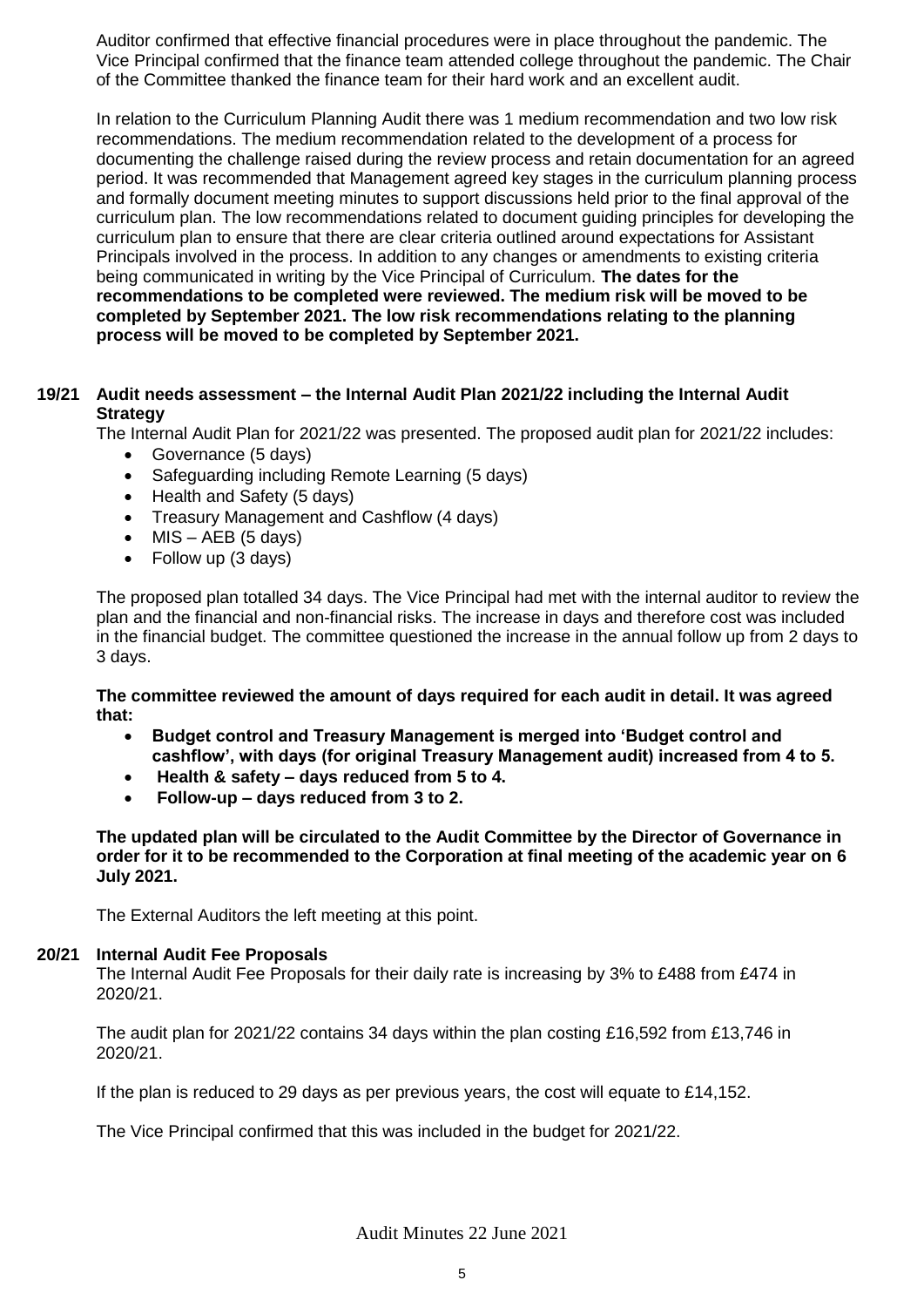### **Q: What is the increase of 3% for?**

## **The Internal Auditor explained that this in line with the contract but will clarify this point prior to the Audit Committee making a recommendation to the Corporation.**

#### **21/21 Value for Money Statement**

The Vice Principal presented the Value for Money Statement. The Value for Money Statement has been reviewed and amended in light of Brexit. OJEU has been replaced with FTS (Find a Tender), the UK's e-notification service for procurement. Reference to the EU has been removed and replaced with UK. The Value for Money Statement was approved.

#### **22/21 Schedule of outstanding recommendations**

The updated Schedule of outstanding recommendations was presented. The Vice Principal confirmed that Since the last meeting of the Audit Committee, three internal audit reports have been received. The recommendations from the audits are included in the updated report under the following references:

- Cyber Security (7 recommendations) Ref: 114-120
- Accounts Payable (2 recommendations) Ref: 121-122
- Curriculum Planning (3 recommendations) Ref: 123-125

#### **All actions are noted as completed and awaiting audit. There are a number of recommendations not yet due. The dates for completion will be updated in line with the actions from item 8 on the agenda.**

#### **23/21** Risk Management

The Vice Principal presented the Risk Heat Map. The heat map provides an overview of the key risks for the College which have been extracted from the Risk Management Register. Risks included on the heat map are those with an overall gross score of twelve or more, with the exception of the following which have been added at the request of governors:

- Risk reference 191: risk of non-compliance with GDPR
- Risk reference 236: risk of failure to achieve HE target
- Risk reference 95: risk of Health & Safety requirements not maintained leading to accidents/HSE review

The Risk Management Group met on 19 May 2021 and discussed the risks within the risk register in detail. The register was updated, a number of risks have been updated with information and additional controls relating to the outbreak of Covid-19 and the measures the college has implemented to mitigate risks. Where appropriate to the risk score (where gross risk score is 12 or more) these are shown within the heat map.

No new risks have been added to the heat map. The Audit Committee discussed Risk 6:1, Ref: 237, this related to reduced student recruitment for learners on apprenticeship programmes. The Vice Principal confirmed that no changes were made to this risk and apprenticeship numbers were recovering well. The Audit Committee reviewed Risk 2:1, Ref: 12, this related to ineffective board decision making based on insufficient relevant and timely information from funding bodies. The Vice Principal confirmed that the funding bodies had been slow in releasing information and the College continued to react accordingly. There were no recommended changes to this reference. The Audit Committee reviewed Risk 4:2, Ref: 38, this related to inadequate welfare and mental health support. The Vice Principal explained that this risk was reduced due to employers HR systems, HR programmes and counselling on offer. The College engaged with Occupational Health to support well-being. The College also had a 'Spider network' in place to communicate effectively across the College. Risk 4:2, Ref: 38, relating to inadequate welfare and mental health support was reduced due to at risk meetings taking place, one to one pastoral meetings, revised tutorial process, an onsite College Counsellor, staying safe online sessions during lockdown and focus groups.

One change to note on the heat map is: